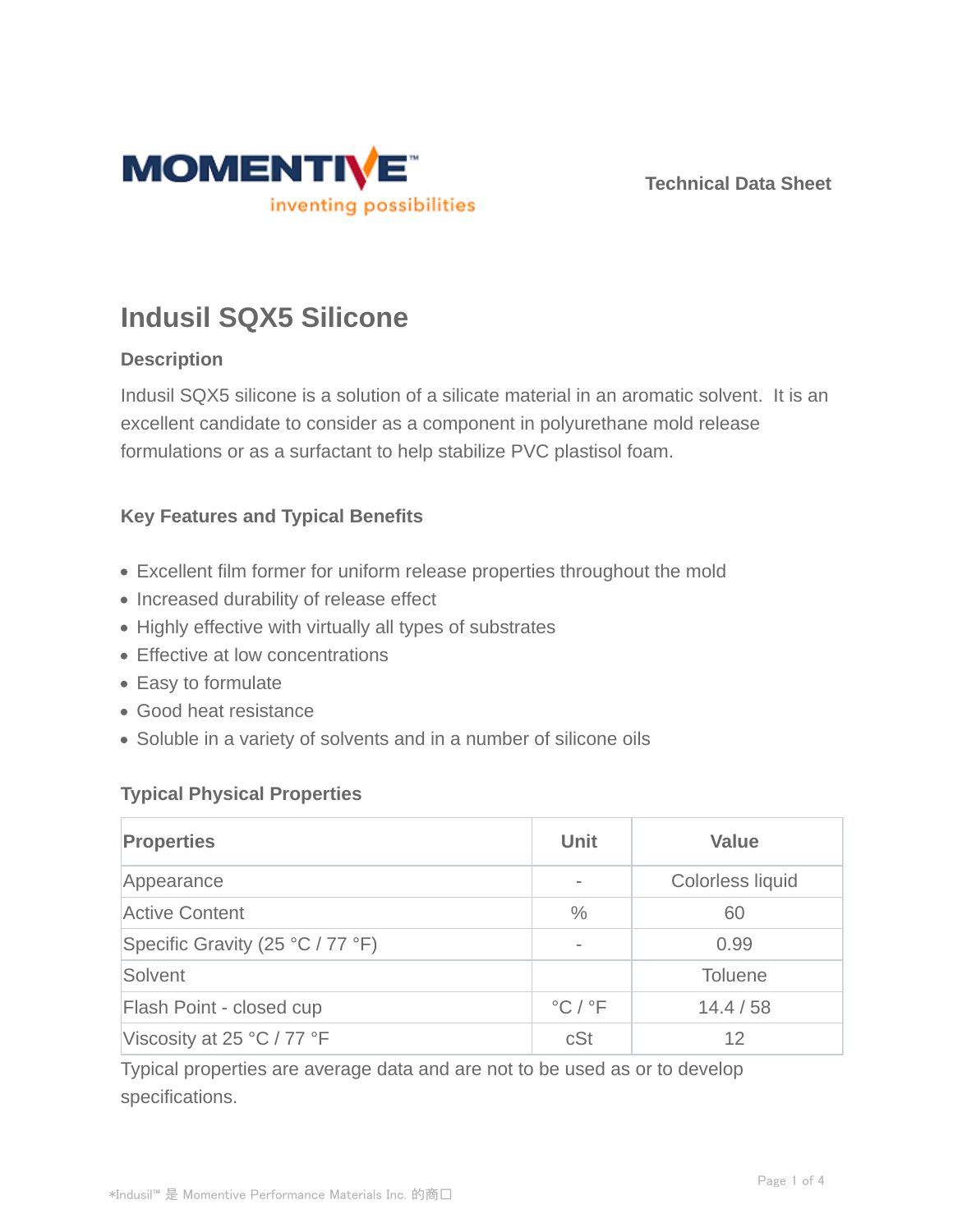## **Potential Applications**

- Component of polyurethane mold release formulations
- Component in release formulations for virtually all types of substrates, especially those that need good film formation such as tires and bladders, and metal dies such as aluminum die casting and others.
- Component of PVC plastisol foaming formulations

## **General Considerations for Use**

Typical concentrations of Indusil SQX5 silicone in the final formulation range from 2 to 10% depending on the effect to be achieved.

Indusil SQX5 silicone is soluble in aliphatic and aromatic solvents and in polydimethylsiloxanes. It is not soluble in water, in certain mineral oils or in certain organic waxes.

It is best first diluted in an appropriate solvent to the desired concentration and then formulated into the finished release formulation.

The ability of Indusil SQX5 silicone to stabilize plastisol foams is related to its solubility in the plasticizer. Therefore the interaction between Indusil SQX5 silicone and the plasticizer should be tested at different concentrations to etermine the levels required to achieve the desired effect.

## **Patent Status**

Nothing contained herein shall be construed to imply the nonexistence of any relevant patents or to constitute the permission, inducement or recommendation to practice any invention covered by any patent, without authority from the owner of the patent.

## **Product Safety, Handling and Storage**

Customers should review the latest Safety Data Sheet (SDS) and label for product safety information, safe handling instructions, personal protective equipment if necessary, emergency service contact information, and any special storage conditions required for safety. Momentive Performance Materials (MPM) maintains an around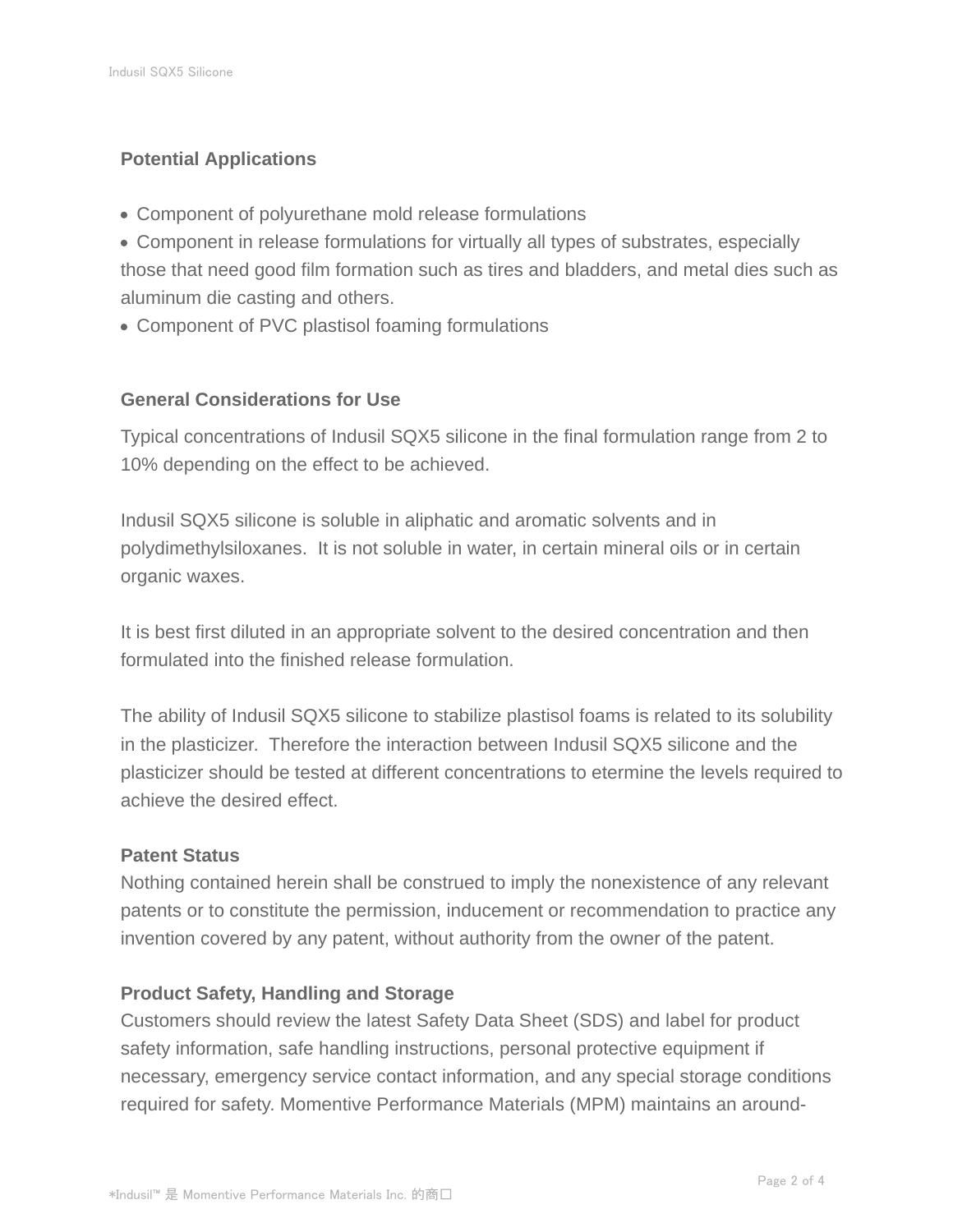the-clock emergency service for its products. SDS are available at www.momentive.com or, upon request, from any MPM representative. For product storage and handling procedures to maintain the product quality within our stated specifications, please review Certificates of Analysis, which are available in the Order Center. Use of other materials in conjunction with MPM products (for example, primers) may require additional precautions. Please review and follow the safety information provided by the manufacturer of such other materials.

#### **Limitations**

Customers must evaluate Momentive Performance Materials products and make their own determination as to fitness of use in their particular applications.

#### **Contact Information**

Email commercial.services@momentive.com

## **Telephone**

| <b>Americas</b>      | <b>Latin America</b> | <b>EMEAI- Europe, Middle</b><br>East, Africa & India | <b>ASIA PACIFIC</b> |
|----------------------|----------------------|------------------------------------------------------|---------------------|
| +1 800 295 2392      | <b>Brazil</b>        | <b>Europe</b>                                        | <b>China</b>        |
| Toll free*           | +55 11 4534 9650     | +390510924300                                        | 800 820 0202        |
| +704 805 6946        | Direct Number        | Direct number                                        | Toll free           |
| <b>Direct Number</b> |                      |                                                      | +86 21 3860 4892    |
|                      |                      |                                                      | Direct number       |
| *All American        | <b>Mexico</b>        | India, Middle East &                                 | Japan               |
| countries            | +52 55 2169 7670     | <b>Africa</b>                                        | +81 3 5544 3111     |
|                      | <b>Direct Number</b> | + 91 44 71212207                                     | Direct number       |
|                      |                      | Direct number*                                       |                     |
|                      |                      | *All Middle Eastern                                  | <b>Korea</b>        |
|                      |                      | countries, Africa, India,                            | +82 2 6201 4600     |

For literature and technical assistance, visit our website at: www.momentive.com